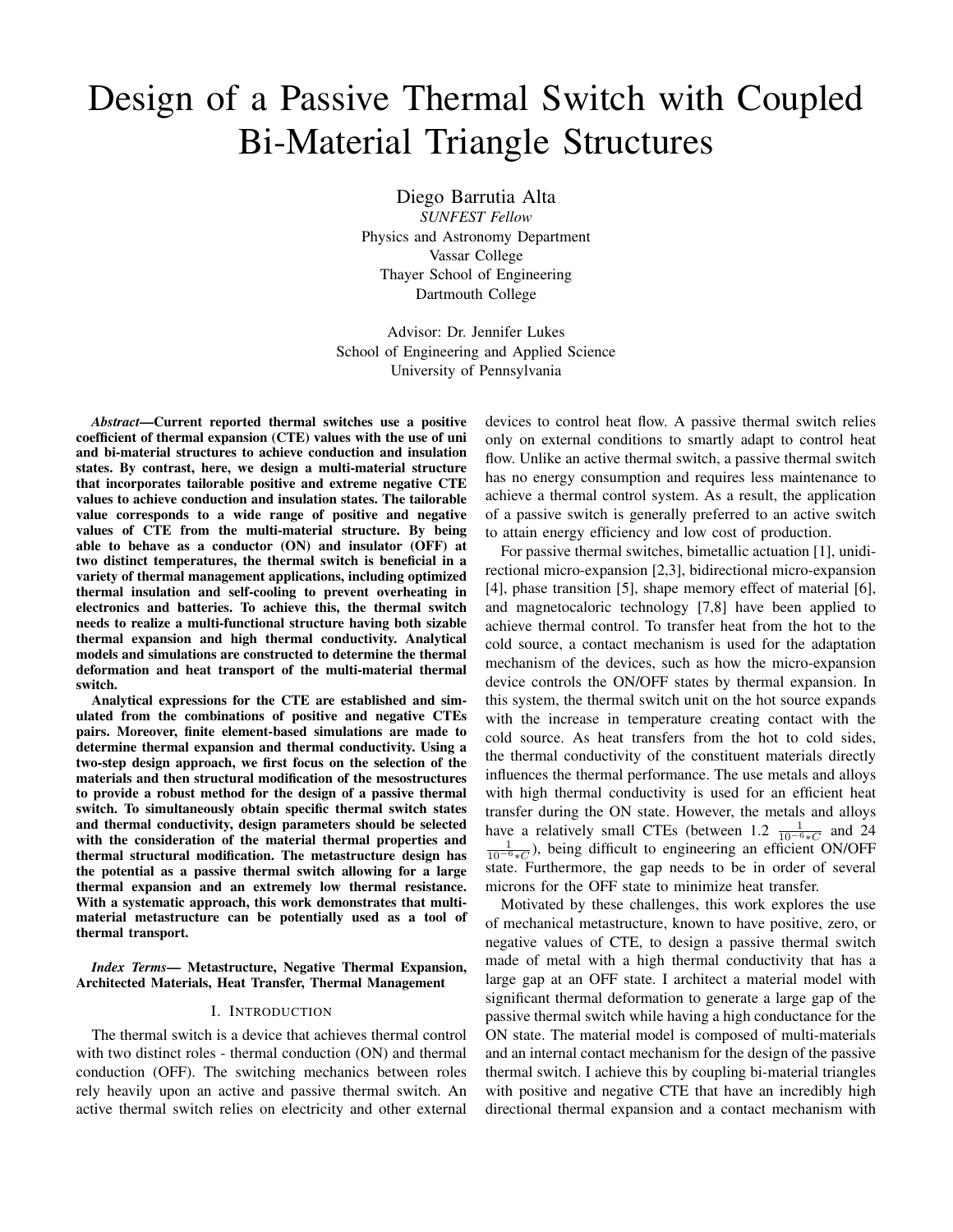

Fig. 1. Coupled bi-material triangle thermal switch (a) schematic of its use for a passive thermal switch; switch OFF (b) switch ON (c)

internal members.

The design goals of the passive thermal switch with coupled bi-material triangles are 1) maximize the heat conduction in the ON state 2) maximize the gap in the OFF state. To do this, it is essential to select a convenient combination of materials and check their thermal and thermomechanical performance. Section 2 describes the principle of the thermal switch of this work. In Section 3, I construct an analytical model on the thermal expansion and thermal resistance of the thermal switch unit. In Section 4, we search candidate materials for the bimaterial triangle members from various material groups - metals, ceramics, polymers, and technical ceramics. In Section 5, we create thermal and thermomechnical ANSYS simulations to observe the thermal and thermomechanical performance of the thermal switch. In Section 6, we conclude our work with major findings on the design of a passive thermal switch.

#### II. BACKGROUND

Recently, mechanical metastructures, structures with a structural capability to break the barriers of physical properties in nature, have been widely used to explore designs of zero or negative values for mechanical parameters such as Poisson's ratio, thermal expansion, stiffness, and dynamic mass density[8-10]. Current works of metastructures separately report the design of tailoring CTE. Most of the available engineering materials always present positive CTEs while more sophisticated designed present negative CTEs such as micro lattice [11], metal lattice[12], bi-material planar lattice[13], and three-dimensional (3D) lattice[14]. By combining the desired thermal direction control and thermomechanical properties of metamaterials, one may provide a solution for the design of a passive thermal switch using both the control of heat flow and thermal deformation. Considering the design simplicity and significant tailorable thermal expansion, I propose a design using the bi-material triangle (triangle lattice) for a passive thermal switch where four bi-material triangles (upper, lower, right, left triangles) are connected and positioned in a fixed heat source and heat sink as illustrated in Figure 1b and c. For the upper and lower triangles, the crossed member CTE is higher than the base CTE. This increases the vertical height of the bi-material triangle. For the right and left triangle, the base member CTE is higher than the crossed member CTE. This decreases the vertical height of the bi-material triangle. When the temperature of the thermal upper switch is low, the thermal switch stays at an OFF state with radiation being the heat transfer. As the temperature starts increasing, the thermal switch changes to an ON state with conduction being the heat transfer. The right and left bi-material triangles contract and create compression forces in the y-direction of the thermal switch. Similarly, upper and lower bi-material triangles expand and create compression forces in the y-direction of the thermal switch. Together, the combination of compression forces results in a flattening of the structure that increases the vertical height of the thermal switch. Note that conduction in the ON state is affected by thermal conductivity, contact surface, and contact pressure between thermal switches A and B.

## III. DESIGN OF THE BI-MATERIAL TRIANGLE THERMAL SWITCH

For a heating condition with temperature T, the vertical height change is obtained by the compression forces of the bi-material triangles. With each bi-material triangle influences directly in the magnitude of compression forces, we can derive the total change in vertical height of a singular bi-material triangle: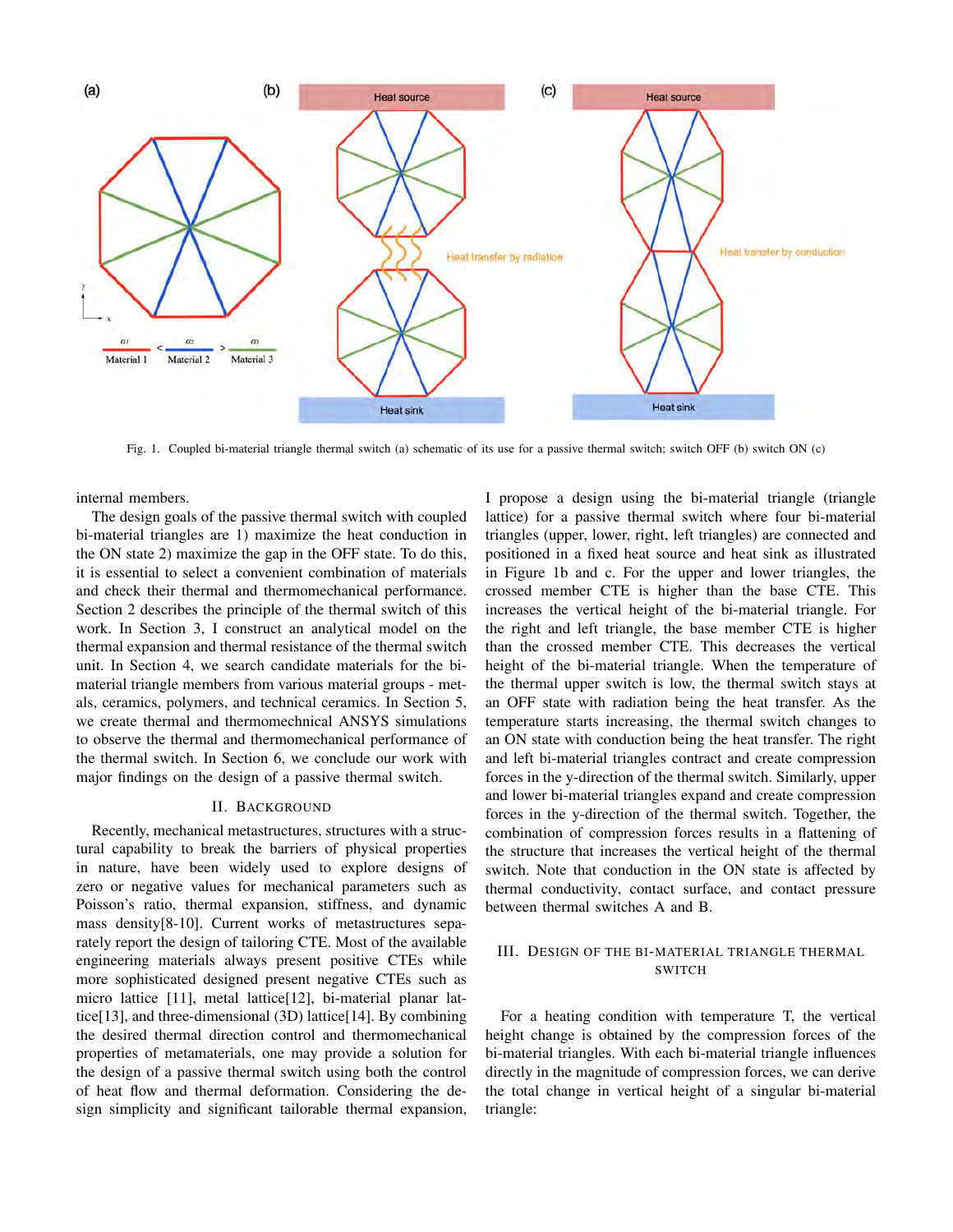

Fig. 2. Derivation of the total height change in the y-direction from the crossed and base components

$$
\Delta H = H_f - H_i = \frac{C\alpha_c \Delta T}{\cos(\theta)} - \frac{C\alpha_b \Delta T \sin^2(\theta)}{\cos(\theta)}
$$

$$
\Delta H = \frac{C\alpha_c \Delta T}{\cos(\theta)} \left[ 1 - \frac{\alpha_b}{\alpha_c} \sin^2(\theta) \right] \tag{1}
$$

where *C* is the length of the cross member,  $\alpha_c$  is the CTE of the cross member,  $\Delta T$  is the total change in temperature,  $\theta$  is half the angle between the crossed members, and  $\alpha_b$ is the CTE of the base member. Note that when only the base member expands, the height of the triangle decreases as the crossed member starts to separate from each other. This represents the negative sign in Equation 1. Similarly, when only the crossed member expands, the height of the triangle increases as the crossed member starts to come closer together. This represents the positive sign in Equation 1.

To find the effective coefficient of thermal expansion of the bi-material thermal switch, we use the CTE formula knowing  $H_f$  and  $H_i$ :

$$
\alpha_E = (H_f - H_i) \frac{1}{H_i} \frac{1}{\Delta T}
$$

$$
\alpha_E = \frac{C \alpha_c \Delta T}{\cos(\theta)} \left[ 1 - \frac{\alpha_b}{\alpha_c} \sin^2(\theta) \right] \frac{1}{C \cos(\theta)} \frac{1}{\Delta T}
$$

$$
\alpha_E = \frac{\alpha_c}{\cos^2(\theta)} \left[ 1 - \frac{\alpha_b}{\alpha_c} \sin^2(\theta) \right]
$$
(2)

As a result, the total deformation of a singular bi-material triangle in the vertical direction is generated by  $\alpha_c$ ,  $\alpha_b$  and  $\theta$ . In the mesostructure, the upper and lower triangle. Since the bi-material triangles composing the thermal switch are connected, the thermal switch experiences internal stress for the thermal switch to stretch. In order to maximize the stress in the thermal switch, it is beneficial to choose drastically different CTE values for the bi-material triangles. Because the



Fig. 3. Adaptable CTE with varying parameters  $\theta$ 

base member of the bi-material triangle is the same structural body, the base member needs to have a medium CTE that falls in between the positive and negative CTE bi-material triangles.

Plotting  $\alpha_E$  with a variety of  $\theta$  with different values of  $\alpha_c$ and  $\alpha_b$ , we can observe an pattern where  $\alpha_E$  increases when  $\theta$  decreases. This means that the closer the crossed member are in the bi-material triangle, the magnitude of  $\alpha_E$  increases. Furthermore,  $\alpha_E$  increases when the ratio between  $\alpha_c$  and  $\alpha_b$ is farther from the value 1. In other words, the bigger the different between  $\alpha_c$  and  $\alpha_b$ , the bigger  $\alpha_E$ .

## IV. SELECTION OF MATERIALS

To achieve feasibility in production and low cost of production, materials commonly available for 3D printing and machining (Fig. 4) are considered for the member of the bimaterial triangle. For the left and right triangles, the crossed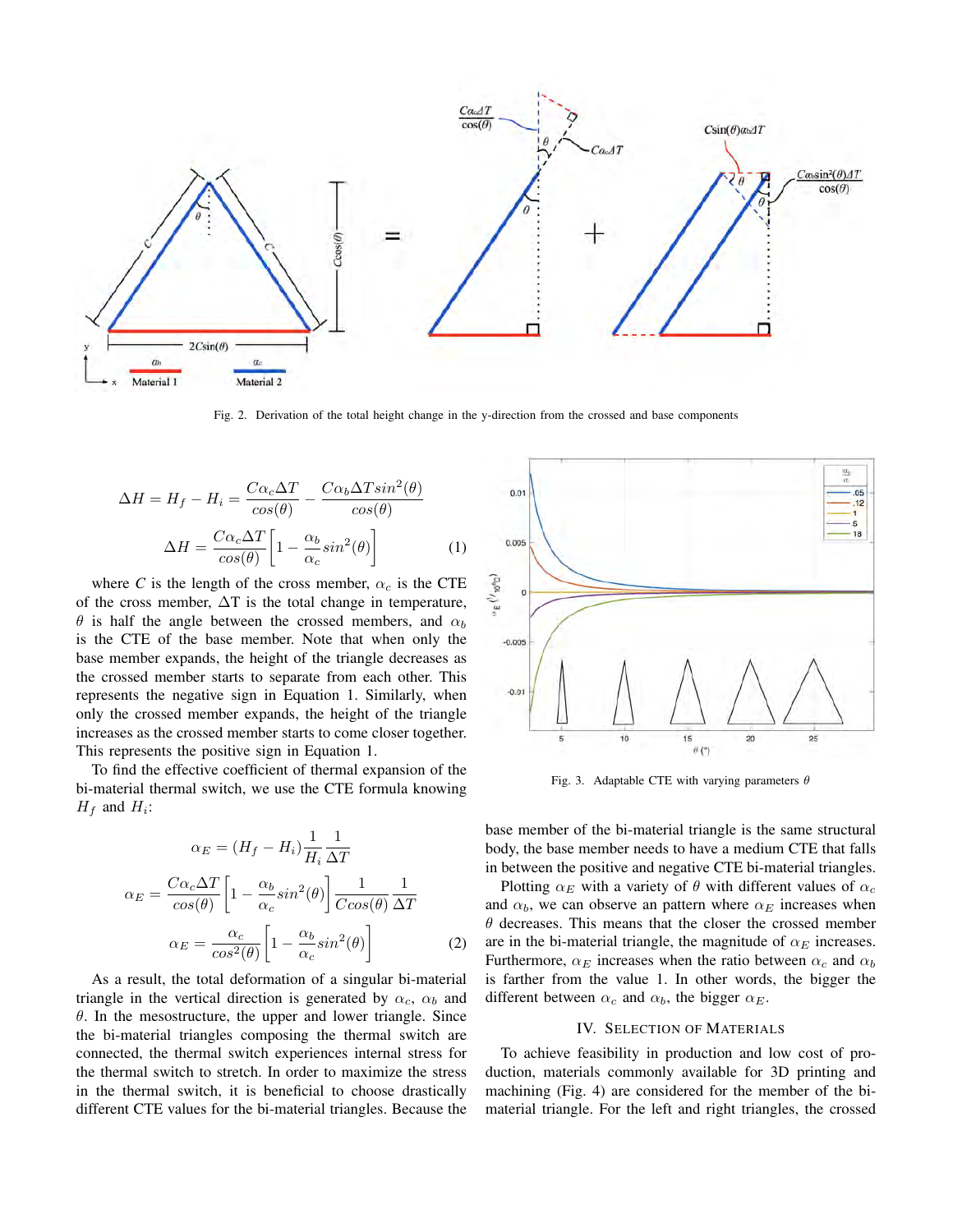

Fig. 4. Material classification with respect to thermal expansion and Young's modulus

members have a low CTE and the base member have a relatively higher CTE. We observe that silica, a technical ceramic, has a low CTE of .55  $\frac{1}{10^{-6}*C}$  and thus composes the crossed member. On the other hand, for the upper and lower triangles, the crossed members have a high CTE and the base member have a relatively low CTE. We observe that Aluminum achieves the highest CTE of the metal with 24  $\frac{1}{10^{-6}$  ∗C</sub> and thus composes the crossed member. Since the base member is the same body for all bi-material triangles, it needs to achieve a medium CTE between Silica and Aluminum. At the same time, the base's prime job is to transmit heat transfer from the hot source to the cold source. As a result, copper tungsten with a high thermal conductivity 220  $\frac{W}{m*C}$ <br>and medium CTE 6.5  $\frac{1}{10^{-6}*C}$  is the optimum metal to achieve both high thermal conduction and expansion.

### V. FINAL DESIGN MODEL AND PERFORMANCE

For the final design model (Fig. 5), the main focus is to maximize the thermal deformation of the thermal switch with the compression forces from the coupled bi-material triangles. To do this, the left and right bi-material triangles have a smaller  $\theta$  to increase the magnitude of their respective  $\alpha_E$ . Furthermore, the upper and lower bi-material triangles have a wider  $\theta$  to increase the surface contact in the base with the heat source. This allows heat to transfer at a faster rate throughout the thermal switch. Finding a bilateral symmetry in the vertical and horizontal direction, I first design the bottom left section and mirror it to achieve a half-body thermal switch. Then, I rotate the half-body 180 degrees to achieve the coupled bimaterial triangle design. To allow freedom of rotation, I use a rotational pin for the contact mechanism of the base and cross members. Ideally, the rotation has a smooth transition to promotes the change of  $\theta$  and height as temperature increases. Nevertheless, the bi-material triangle has minimum freedom of movement considering the stiffness of metal. As a result, the pin has the secondary purpose of loading stress in the internal body of the thermal switch in the upward vertical direction.



Fig. 5. Modeling of thermal switch with different colors for each separate body

The thermal switch achieves high thermal performance with the upper triangle achieving the same temperature as the heat source with a mere  $1 \,^{\circ}\text{C}$  difference (Fig. 6). Considering the external body is composed of copper tungsten, the results complement the copper tungsten's high thermal conductivity. Note that upper and lower bi-material triangle crossed members made of Aluminum also achieves a high thermal conductivity in order to give a positive CTE. On the other hand, the right and left bi-material triangles crossed members are made of Silica has a relatively low thermal conductivity and prevents thermal growth in order to give a negative CTE. For the thermomechanical performance, the thermal switch achieves a maximum of .00010936 m total deformation. The side of the upper triangle makes physical contact with the cold source and the rest of the base buckles in the opposite direction. This is the result of compression forces gathering in the side of the upper triangle, making it bounce back in the opposite direction due to the copper tungsten's high stiffness.

# VI. CONCLUSION

I propose the use of coupled bi-material triangles with positive and negative CTE for the design of a passive thermal switch. I construct analytical models of thermal and thermomechanical performance, providing a design guideline of the passive thermal switch. Using analytical models and numerical simulations, we selected aluminum and silica for the composition of the positive and negative CTE bi-material triangle respectively with a copper tungsten backbone. I further refined the geometry of the mesostructure to maximize the thermal deformation to minimize thermal resistance. The significance of the bi-material triangle demonstrates potential in thermal